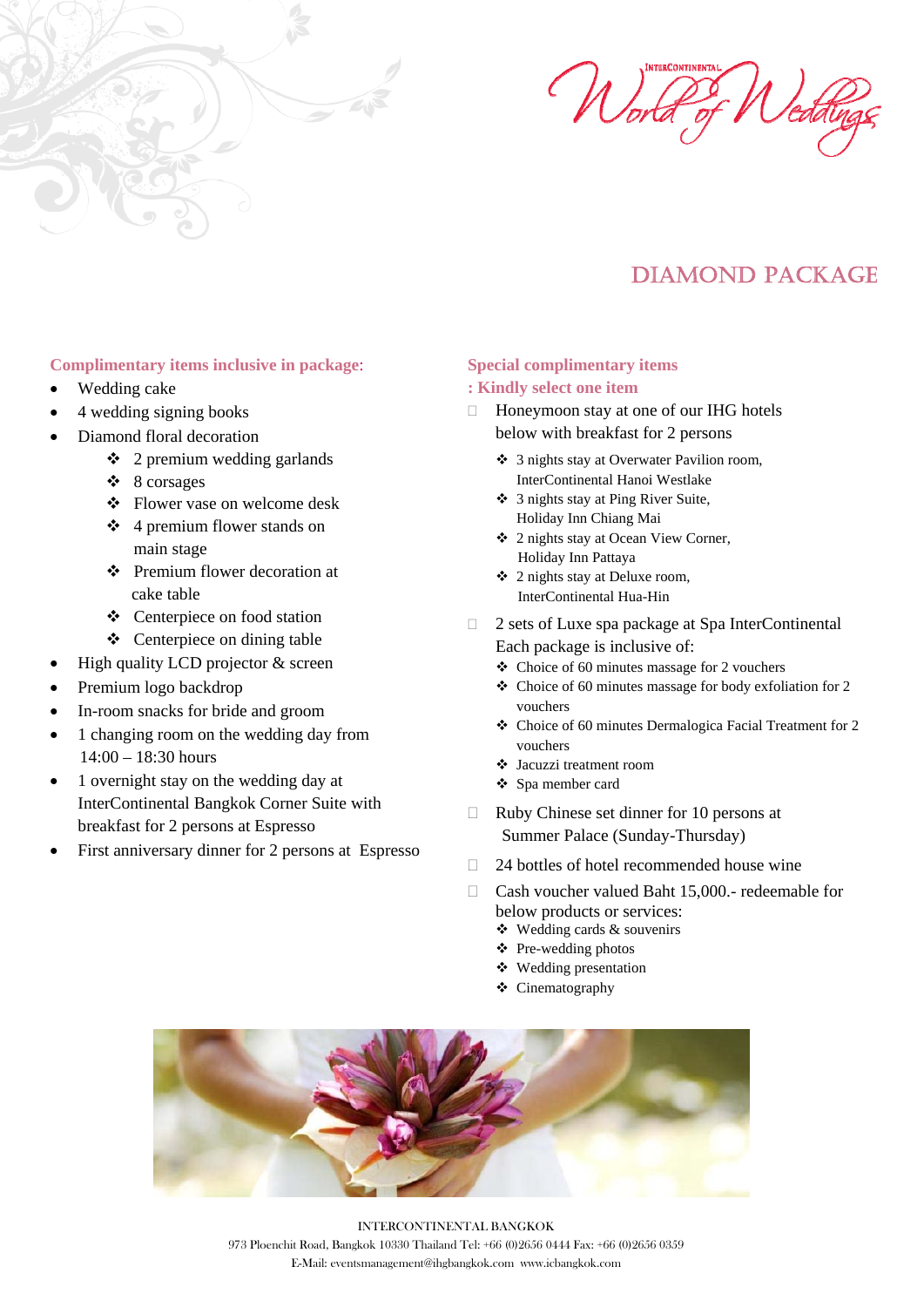



## EMERALD PACKAGE

#### **Complimentary items inclusive in package**

- Wedding cake
- 2 wedding signing books
- Emerald floral decoration
	- $\div$  2 premium wedding garlands
	- $6$  corsages
	- Flower vase on welcome desk
	- 4 Deluxe flower stands on main stage
	- Deluxe flower decoration at cake table
	- Centerpiece on food station
	- Centerpiece on dining table
- High quality LCD projector & screen
- Superior logo backdrop
- In-room snacks for bride and groom
- 1 changing room on the wedding day from 14:00 – 18:30 hours
- 1 overnight stay on the wedding day at InterContinental Bangkok Corner Suite with breakfast for 2 persons at Espresso
- First anniversary dinner for 2 persons at Espresso

## **Special complimentary item**

### **: Kindly select one item**

- $\Box$  Honeymoon stay at one of our IHG hotels below with breakfast for 2 persons
	- 2 nights stay at Deluxe Corner room, Holiday Inn Chiang Mai
	- 2 nights stay at Deluxe Garden View room, Holiday Inn Mai Kao
	- 1 night stay at Ocean View room, Holiday Inn Pattaya
- $\Box$  1 set of Joy spa package at Spa InterContinental A package is inclusive of:
	- $\triangle$  Choice of 60 minutes body massage for 2 vouchers
	- Choice of 60 minutes massage for body exfoliation for 2 vouchers
	- Jacuzzi treatment room
	- Spa member card
- $\Box$  Silver Chinese set dinner for 10 persons at Summer Palace (Sunday-Thursday)
- $\Box$  8 bottles of hotel recommended house wine
- □ Cash voucher valued Baht 6,000.-net redeemable for below products or services:
	- $\triangleleft$  Wedding cards & souvenirs
	- $\triangle$  Pre-wedding photos
	- Wedding presentation
	- Cinematography



INTERCONTINENTAL BANGKOK 973 Ploenchit Road, Bangkok 10330 Thailand Tel: +66 (0)2656 0444 Fax: +66 (0)2656 0359 E-Mail: eventsmanagement@ihgbangkok.com www.icbangkok.com